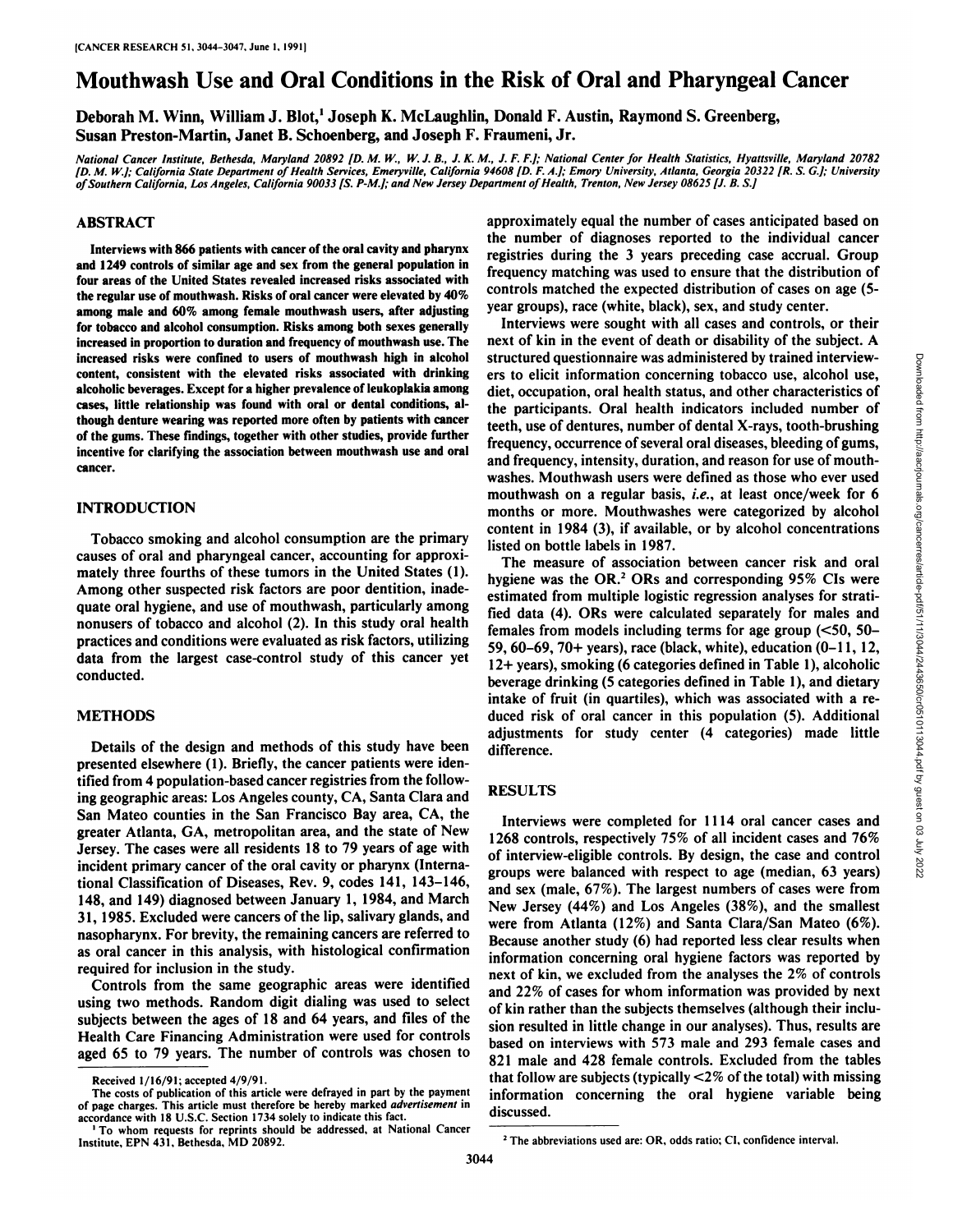Mouthwash. Table 1 shows the patterns of mouthwash use in the general population, as indicated by responses from the controls. Forty-four  $%$  of the males and 45% of the females reported mouthwash use (i.e., had used mouthwash at least once/week for 6 months or more). There was little difference in use according to sex, but the percentages tended to increase with age and were markedly higher among blacks and among those with lower education levels. Smokers more often reported use of mouthwash, but there were no trends with amount smoked. Among nonsmokers, proportionately more women than men used mouthwash, and overall more women than men (12 versus 9%) used mouthwash twice or more/day, but these differences were not statistically significant. Differences in mouthwash use according to alcoholic beverage intake were small. Mouthwash use was more common in those who wore *versus did notwear dentures (51 versus 37%) and in those who* reported periodontal or gum disease (53 versus 41%).

Among all subjects, cases were more likely to report mouthwash use than controls. Forty-nine % of the male and 58% of the female cases reported that they had used mouthwash on a regular basis at some period >1 year prior to the interview. The crude ORs associated with mouthwash use were 1.2 and 1.7, respectively. After adjustment for tobacco, alcohol, education, and other factors, the corresponding sex-specific ORs (and 95% CIs) were  $1.4$  (1.0–1.8) and 1.6 (1.1–2.3).

The excess risk was not attributable to recently initiated use of mouthwash (perhaps associated with early or precursor stages of oral cancer), since most users started early in life (Table 2). Indeed, the ORs tended to increase with early age at start of use, reaching 1.5 among men and 2.4 among women who began using mouthwash before age 20 years. More than 90% of regular users reported that they still used mouthwash at the time of the interview. The ORs tended to increase with increasing duration of mouthwash use, but the trends were not uniform. Table 2 also shows that risk increased with monthly frequency of use. Most persons reported using mouthwash full strength, but risk was not lower among those using diluted forms. Only a minority of users (18% of both cases and controls)

|  |  | Table 1 Characteristics of mouthwash users among controls |  |
|--|--|-----------------------------------------------------------|--|
|--|--|-----------------------------------------------------------|--|

|                       | % ever used<br>mouthwash regularly |                               |  |  |  |  |
|-----------------------|------------------------------------|-------------------------------|--|--|--|--|
| Characteristic        | <b>Males</b><br>$(n = 821)$        | <b>Females</b><br>$(n = 428)$ |  |  |  |  |
| Age (yr)              |                                    |                               |  |  |  |  |
| $50$                  | 39                                 | 45                            |  |  |  |  |
| $50 - 59$             | 42                                 | 39                            |  |  |  |  |
| 60-69                 | 44                                 | 45                            |  |  |  |  |
| $70+$                 | 48                                 | 51                            |  |  |  |  |
| Race                  |                                    |                               |  |  |  |  |
| <b>Black</b>          | 66                                 | 65                            |  |  |  |  |
| White                 | 39                                 | 42                            |  |  |  |  |
| <b>Education</b> (yr) |                                    |                               |  |  |  |  |
| $0 - 11$              | 54                                 | 56                            |  |  |  |  |
| 12                    | 43                                 | 43                            |  |  |  |  |
| $12+$                 | 36                                 | 38                            |  |  |  |  |
| Tobacco use           |                                    |                               |  |  |  |  |
| Nonsmoker             | 38                                 | 42                            |  |  |  |  |
| Former                | 45                                 | 55                            |  |  |  |  |
| 1-19 cigarettes/day   | 48                                 | 54                            |  |  |  |  |
| $20 - 39$             | 46                                 | 32                            |  |  |  |  |
| $40+$                 | 43                                 | 61                            |  |  |  |  |
| Cigar/pipe only       | 45                                 |                               |  |  |  |  |
| Alcohol               |                                    |                               |  |  |  |  |
| None, $<$ 1           | 46                                 | 48                            |  |  |  |  |
| 1–4 drinks/wk         | 43                                 | 40                            |  |  |  |  |
| 5-14 drinks/wk        | 43                                 | 45                            |  |  |  |  |
| 15–29 drinks/wk       | 44                                 | 45                            |  |  |  |  |
| 30+ drinks/wk         | 45                                 | 56                            |  |  |  |  |
| Total                 | 44                                 | 45                            |  |  |  |  |

Table 2 Adjusted odds ratios for oral cancer associated with mouthwash use

|                            |                             | Males |     | <b>Females</b>        |               |                                       |     |                       |
|----------------------------|-----------------------------|-------|-----|-----------------------|---------------|---------------------------------------|-----|-----------------------|
| Mouthwash use<br>indicator | Cases trols OR <sup>ª</sup> | Con-  |     | 95%<br>C1             |               | $Con-$<br>Cases trols OR <sup>a</sup> |     | 95%<br>C1             |
| Age started (yr)           |                             |       |     |                       |               |                                       |     |                       |
| $20$                       | 104                         | 116   | 1.5 | $1.0 - 2.1$           | 78            | 71                                    |     | $2.4$ 1.5-3.9         |
| $20 - 29$                  | 90                          | 116   |     | $1.4 \quad 0.9 - 2.0$ | 42            | 46                                    |     | $1.3 \quad 0.8 - 2.4$ |
| $30 - 49$                  | 57                          | 81    | 1.5 | $1.0 - 2.2$           | 33            | 51                                    | 1.1 | $0.6 - 2.0$           |
| $50+$                      | 20                          | 43    |     | $0.7 \quad 0.3 - 1.3$ | $\mathbf{11}$ | 17                                    | 1.6 | $0.6 - 3.9$           |
| Never                      | 293                         | 461   | 1.0 |                       | 124           | 236                                   | 1.0 |                       |
| Duration (yr)              |                             |       |     |                       |               |                                       |     |                       |
| 0                          | 293                         | 461   | 1.0 |                       | 124           | 236                                   | 1.0 |                       |
| $1 - 19$                   | 55                          | 98    |     | $1.0 \quad 0.7 - 1.5$ | 32            | 49                                    |     | $1.6 \quad 0.9 - 3.0$ |
| $20 - 39$                  | 127                         | 134   | 1.6 | $1.1 - 2.2$           | 55            | 69                                    | 1.3 | $0.8 - 2.2$           |
| $40+$                      | 95                          | 125   | 1.4 | $1.0 - 2.0$           | 81            | 72                                    | 1.9 | $1.2 - 3.0$           |
| Frequency (times/mo)       |                             |       |     |                       |               |                                       |     |                       |
| 0                          | 293                         | 461   | 1.0 |                       | 124           | 236                                   | 1.0 |                       |
| $1 - 29$                   | 42                          | 59    |     | $1.0 \quad 0.6 - 1.7$ | 21            | 34                                    |     | $1.2 \quad 0.6 - 2.4$ |
| $30 - 59$                  | 163                         | 227   |     | $1.3 \quad 0.9 - 1.7$ | 102           | 106                                   | 1.7 | $1.1 - 2.6$           |
| $60+$                      | 75                          | 73    |     | $2.0$ 1.3-3.0         | 46            | 52                                    | 1.7 | $1.0 - 2.9$           |
| Alcohol content            |                             |       |     |                       |               |                                       |     |                       |
| None                       | 293                         | 461   | 1.0 |                       | 124           | 236                                   | 1.0 |                       |
| Low <sup>b</sup>           | 36                          | 68    | 0.7 | $0.4 - 1.1$           | 26            | 51                                    |     | $0.8$ $0.4-1.5$       |
| <b>High</b> <sup>c</sup>   | 100                         | 114   | 1.6 | $1.1 - 2.3$           | 40            | 47                                    | 1.9 | $1.1 - 3.3$           |
| Mixed                      | 144                         | 177   | 1.5 | $1.1 - 2.1$           | 103           | 94                                    | 2.0 | $1.3 - 3.1$           |

*°ORs adjusted for age. race, education, smoking, drinking, and fruit intake.*

 $<sup>b</sup>$  Used only mouthwashes containing <25% alcohol.</sup>

*c Used only mouthwashes containing >25% alcohol.*

stated that mouthwash was used entirely or partly for medical the  $\leq 5\%$  of persons who kept mouthwash in their mouths  $\geq 30$ s as opposed to "swishing." The alcohol content of common brands of mouthwash ranged from 1 to 30%. Table 2 shows that ORs were elevated only for mouthwashes having an alcohol content of 25% or higher.

Females **(n = 821)**  $(n = 821)$  (n = 428) bers of subjects resulted in greater variation in the ORs between  $\frac{5}{2}$ Now the subgroup of exerce descriptions. The 234 and the state of the state of the state of the state of the state of the state of the state of the state of the state of the state of the state of the state of the state of ORs for the variables in Table 2 were calculated among the subgroup of persons who were nonusers of tobacco and alcohol. Within this small group (11 cases, 63 controls among males; 30 cases, 108 controls among women), the associations with mouthwash use were less pronounced (OR 1.3, 95% CI 0.3-4.6 for men; OR 1.1, 95% CI 0.5-2.6 for women). The small number of abstainers limited evaluation of trends by duration and frequency of use, although risks were highest (OR 3.2 and 1.4 among men and women) among those using mouthwash  $\geq 60$  times/month. Among smokers, the ORs associated with mouthwash use tended to be elevated in each level of smoking category, although among females the smaller num categories.

Mouthwash use was associated individually with tongue, other mouth, and pharynx cancers. The adjusted ORs for the 3 subsites were 1.2, 1.2, and 1.4 among males and 1.4, 2.0, and 1.5 among females. Trends in risk with duration and frequency of use also tended to be similar by subsite.

Dentition. Most subjects reported the loss of wisdom or other teeth due to decay, gum disease, accidents, or other reasons, but case-control differences were unremarkable. For example, the smoking- and alcohol-adjusted ORs associated with tooth loss from decay were 0.8 for both males and females, while ORs for tooth loss due to gum disease were 1.0 and 1.1 for men and women, respectively. More cases (1.7%) than controls (0.6%), however, had lost all of their teeth.

About one half of the subjects wore dentures, with a higher percentage among cases (58%) than controls (50%). Although the crude ORs associated with denture wearing were 1.4 in both males and females, the adjusted ORs were lower, 1.1 for men and 1.0 for women (Table 3). Most individuals began wearing dentures more than 5 years prior to interview, but there were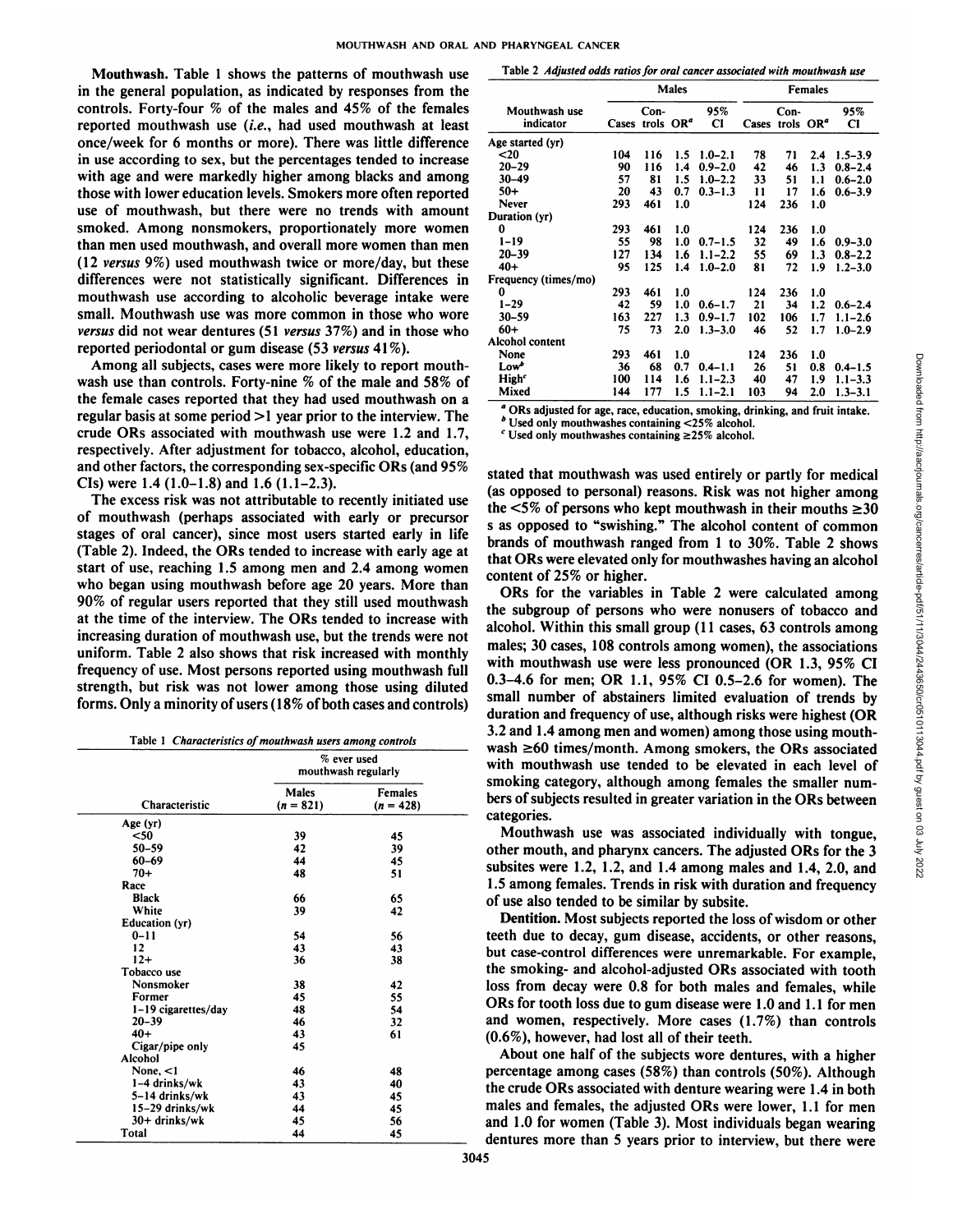Table 3 Adjusted odds ratios for oral cancer associated with dentition and oral *hygiene*

|                      |       |                                            | 1. 1 1. 1    |                       |                |                     |     |              |  |
|----------------------|-------|--------------------------------------------|--------------|-----------------------|----------------|---------------------|-----|--------------|--|
|                      |       |                                            | <b>Males</b> |                       | <b>Females</b> |                     |     |              |  |
| Indicator            | Cases | $\frac{\text{Con-}}{\text{OR}^a}$<br>trols |              | 95%<br>CI             | Cases          | Con- $ORa$<br>trols |     | 95%<br>CI    |  |
| <b>Dentures</b>      |       |                                            |              |                       |                |                     |     |              |  |
| No                   | 244   | 418                                        | 1.0          |                       | 109            | 195                 | 1.0 |              |  |
| Yes                  | 317   | 396                                        |              | $1.1 \quad 0.8 - 1.4$ | 181            | 233                 | 1.0 | $0.7 - 1.5$  |  |
| Periodontal disease  |       |                                            |              |                       |                |                     |     |              |  |
| No.                  | 433   | 631                                        | 1.0          |                       | 210            | 338                 | 1.0 |              |  |
| <b>Yes</b>           | 139   | 190                                        |              | $0.8$ $0.6 - 1.1$     | 83             | 90                  | 1.1 | $0.7 - 1.6$  |  |
| <b>Bleeding gums</b> |       |                                            |              |                       |                |                     |     |              |  |
| No.                  | 504   | 712                                        | 1.0          |                       | 255            | 375                 | 1.0 |              |  |
| Yes                  | 68    | 108                                        |              | $0.8 \quad 0.6 - 1.2$ | 37             | 53                  | 1.0 | $0.6 - 1.7$  |  |
| Sores in mouth       |       |                                            |              |                       |                |                     |     |              |  |
| No.                  | 439   | 623                                        | 1.0          |                       | 210            | 283                 | 1.0 |              |  |
| <b>Yes</b>           | 133   | 198                                        |              | $1.2 \quad 0.9 - 1.6$ | 83             | 144                 | 0.8 | $0.5 - 1.2$  |  |
| Cold sores           |       |                                            |              |                       |                |                     |     |              |  |
| <b>No</b>            | 394   | 525                                        | 1.0          |                       | 197            | 283                 | 1.0 |              |  |
| <b>Yes</b>           | 178   | 296                                        |              | $0.9$ $0.7 - 1.2$     | 96             | 144                 | 1.1 | $0.7 - 1.6$  |  |
| Leukoplakia          |       |                                            |              |                       |                |                     |     |              |  |
| <b>No</b>            | 529   | 815                                        | 1.0          |                       | 276            | 422                 | 1.0 |              |  |
| Yes                  | 42    | 6                                          |              | $12.74.8 - 33.3$      | 17             | 6                   | 4.3 | $1.4 - 13.3$ |  |

*' ORs adjusted for age. race, education, smoking, drinking, and fruit intake.*

no consistent trends in risk with age started or with duration of wearing dentures in either sex. Risks were not consistently higher among those reporting problems with their dentures. Among those with cancer of the gums, however, there was a positive correlation between location of the cancer and site of denture placement. Among the 13 patients with cancer in the upper gums, 10 (77%) wore upper dentures versus 47% of the controls. Among the 29 patients with cancer in the lower gums, 16 (55%) wore lower dentures versus 35% of the controls. For each group, denture wearing usually started many years before the onset of gum cancer. As shown in Table 3, there were no significant case-control differences for prior periodontal dis ease, cold sores, sores in the mouth, and bleeding gums. Leu koplakia, although uncommonly reported, was much more often noted by the patients, particularly males, with the most lesions said to occur within 10 years of diagnosis.

X-rays. Fewer cases (84% in males, 86% in females) than controls (89% in males, 92% in females) reported having dental X-rays. Adjustment for education and other factors had little impact; therefore, the adjusted ORs remained low (OR 0.6, 95% CI 0.4-0.9 for males; OR 0.6,95% CI 0.3-1.0 for females). Among those X-rayed, there were no trends in risk according to the numbers of X-rays received.

# **DISCUSSION**

Several years ago an increased risk of oral cancer among users of mouthwash was observed in two case-control studies (2, 6). The studies were prompted by clinical observation of 11 oral cancer patients who used neither tobacco nor alcohol, with 10 being long-term mouthwash users (7). In the case-control studies also, the increased risk was most prominent among nonusers of tobacco. In one, a hospital-based investigation (153 cases, 149 controls among females; 402 cases, 404 controls among males) conducted by the American Health Foundation, a significant 2.8-fold excess risk was found among women who used mouthwash daily, with the OR increasing to 3.6 among nonsmokers and nondrinkers, while the OR among men was  $1.1$  (2). In the other, an investigation into the high risk of oral cancer among Southern women involving 206 cancer patients and 352 controls, the OR associated with mouthwash use was 1.1 overall but 1.9 among those abstaining from tobacco use

trols CI cases trols CI adding 125 female patients and 107 controls, although a non-(6). In the interim, no evidence of an increased risk associated with mouthwash use was observed in a study of 95 male patients admitted to a New Jersey Veterans Administration Hospital (8) or in an update of the American Health Foundation study significant excess risk (OR 1.4) was found for daily mouthwash use among nonsmokers and nondrinkers (9). None of the stud ies showed clear trends with intensity or duration of use.

> The investigation reported here, the largest to date, revealed statistically significant increases in risk associated with regular mouthwash use. The excess was greater in females (60%) than males (40%) but not stronger among abstainers from tobacco and alcohol. Risks varied in proportion to dose, tending to increase with increasing duration and frequency of mouthwash use and according to the alcohol concentration of the mouthwash. Thus, the findings confirm initial reports that regular that the association is stronger among women than men.

users of mouthwash are at increased risk of oral cancer and<br>
that the association is stronge among women than men.<br>
Whether mouthwash use *per se*, or factors related to mouth-<br>
wash use or its reporting, accounts for the Whether mouthwash use *per se*, or factors related to mouthwash use or its reporting, accounts for the association with oral cancer is not clear. We could rule out any sizable confounding due to smoking and drinking, the major determinants of oral cancer. Smokeless tobacco use was relatively uncommon and did not influence the mouthwash findings. It is possible that mouthwash users, perhaps more so for women, tend to underreport consumption of alcoholic beverages or tobacco, but the misclassification would have to be considerably greater for cases than controls to account for the observed excess risks. It also may be possible that some individuals wrongly reported use of mouthwash by not recalling accurately whether they ever used mouthwash at least once/week for 6 months or more and that the frequency of incorrect recall was different for cases than controls. Although misclassification of mouthwash use patterns may have occurred, serious bias from differential recall seems unlikely, since mouthwash use was a common event, i.e., usually daily for long periods of adult life. Because of the large study size and relatively stable risk estimates, chance is also an improbable explanation for the finding of increased risk among mouthwash users.

A causal interpretation seems biologically plausible because some commercial mouthwashes contain an oral carcinogen, alcohol, and drinking alcoholic beverages is a well-recognized cause of oral cancer (1, 10). The dose-response trends we observed with duration and frequency of mouthwash use also are consistent with a causal interpretation. Mouthwashes often contain coloring, flavoring, or sweetening (such as saccharin) agents, but the association with brands having a high alcohol content suggests that alcohol may be responsible, at least in part. Since pure alcohol (i.e., ethanol) has not been shown to be carcinogenic in laboratory animals, the mechanism by which alcoholic beverages induce oral cancer is unknown but probably involves topical exposure, perhaps with a solvent action that enhances penetration of tobacco and other carcinogens (10). Oral swishing with a mouthwash containing 25% ethanol might provide a local mucosal tissue exposure similar to drinking a 100-proof (50% ethanol) alcoholic beverage diluted with equal parts of water or other mixers, although quantitative compari sons are not available. An effect from ingestion of alcohol is unlikely, because few persons reported swallowing mouthwash. The ORs for mouthwash use tended to be elevated in all smoking categories, but the statistical power to discriminate between alternative mathematical models for interaction was weak and hindered evaluation of whether mouthwash and to